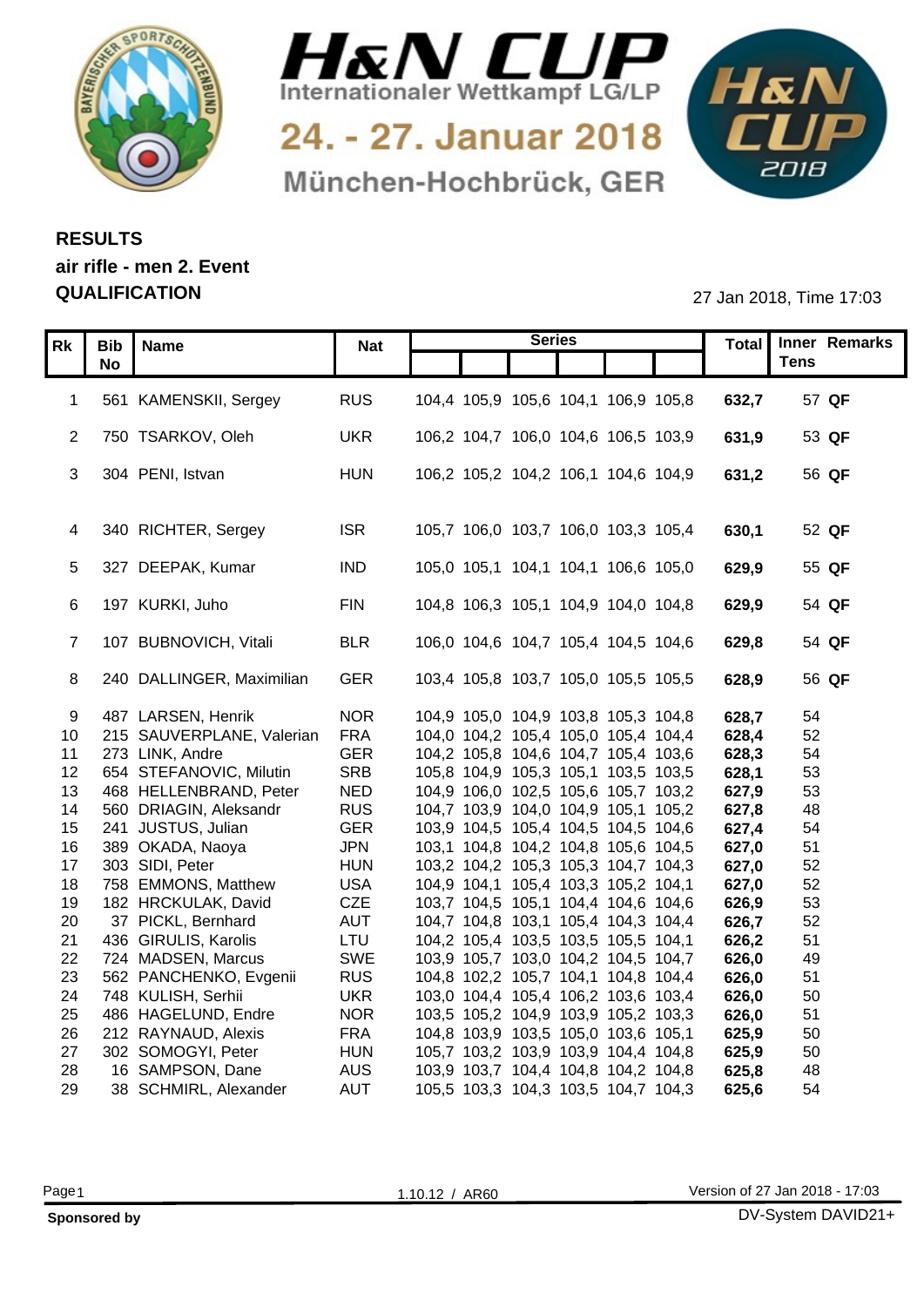



24. - 27. Januar 2018 München-Hochbrück, GER



## **RESULTS air rifle - men 2. Event QUALIFICATION** 27 Jan 2018, Time 17:03

|    | Rk   Bib   Name |                                    |            |                                     | <b>Series</b> |       | Total Inner Remarks |
|----|-----------------|------------------------------------|------------|-------------------------------------|---------------|-------|---------------------|
|    | <b>No</b>       |                                    | <b>Nat</b> |                                     |               |       | <b>Tens</b>         |
|    |                 |                                    |            |                                     |               |       |                     |
|    |                 | 30 637 PETELINEK, Jakob            | <b>SLO</b> | 104,5 105,1 105,6 103,4 103,0 103,6 |               | 625,2 | -48                 |
| 31 |                 | 131 GORSA, Petar                   | CRO        | 104,2 105,3 105,0 103,5 105,2 101,9 |               | 625,1 | 52                  |
| 32 |                 | 657 KOVACEVIC, Lazar               | <b>SRB</b> | 104,9 104,9 103,1 103,9 103,7 104,2 |               | 624,7 | 48                  |
| 33 |                 | 507 BARTNIK, Tomasz                | POL        | 105,7 101,9 103,0 105,6 105,3 103,2 |               | 624,7 | 46                  |
| 34 |                 | 68 FRANZ, Sebastian                | <b>BAY</b> | 103,7 103,1 105,5 105,3 104,0 103,1 |               | 624,7 | 50                  |
| 35 |                 | 533 MOLDOVEANU, Alin               | <b>ROL</b> | 102,7 104,9 105,1 105,1 103,8 103,1 |               | 624,7 | 47                  |
| 36 |                 | 484 BYORNSTAD, Magnus              | <b>NOR</b> | 104,7 104,1 104,6 104,7 103,3 102,9 |               | 624,3 | 48                  |
| 37 |                 | 687 LOCHBIHLER, Jan                | SUI        | 102,7 102,8 104,4 105,5 104,2 104,5 |               | 624,  | 48                  |
|    |                 | 38 711 HOLKO, Andrej               | <b>SVK</b> | 103,8 103,6 103,8 105,8 102,7 104,4 |               | 624,  | 49                  |
|    |                 | 39 321 RAVI, Kumar                 | <b>IND</b> | 103,8 103,1 105,0 104,4 103,6 103,9 |               | 623,8 | 48                  |
|    |                 | 374 CAPANO, Giuseppe Pio           | <b>ITA</b> | 103,9 104,1 103,3 102,2 104,3 105,9 |               | 623,7 | 52                  |
| 40 |                 |                                    |            |                                     |               |       |                     |
| 41 |                 | 749 KOLESNIKOV, Andrii             | <b>UKR</b> | 102,6 103,8 103,6 104,4 104,5 104,8 |               | 623,7 | 48                  |
| 42 |                 | 372 ARMIRAGLIO, Riccardo           | <b>ITA</b> | 102,4 102,8 104,6 106,0 105,1 102,8 |               | 623,7 | 45                  |
|    |                 | 43 126 MARICIC, Miran              | CRO        | 102,9 103,5 103,5 105,2 103,9 104,5 |               | 623,5 | 47                  |
|    |                 | 44 373 BACCI, Lorenzo              | <b>ITA</b> | 104,8 103,2 104,2 104,2 104,1 103,0 |               | 623,5 | 46                  |
| 45 |                 | 108 CHARHEIKA, Illia               | <b>BLR</b> | 102,0 102,1 104,3 105,0 104,2 105,8 |               | 623,4 | 44                  |
| 46 |                 | 595 IRWAN BIN ABDUL, Moh SGP       |            | 104,4 100,8 105,4 103,6 104,0 105,1 |               | 623,3 | 44                  |
| 47 |                 | 485 FLATLA, Oyvind                 | <b>NOR</b> | 103,5 104,1 104,2 104,9 104,3 102,2 |               | 623,2 | 47                  |
| 48 |                 | 15 ROSSITER, Jack                  | <b>AUS</b> | 103,9 102,1 103,6 104,8 103,8 104,8 |               | 623,0 | 47                  |
| 49 |                 | 36 MATHIS, Thomas                  | <b>AUT</b> | 104,5 103,8 104,4 104,0 103,8 102,4 |               | 622,9 | 43                  |
|    |                 | 50 709 BALAZ, Zoltan               | <b>SVK</b> | 103,8 104,0 104,3 102,7 105,0 103,0 |               | 622,8 | 49                  |
|    |                 | 51 737 KHABAROV, Oleksii           | <b>UKR</b> | 103,1 104,3 104,4 104,4 103,5 103,0 |               | 622,7 | 49                  |
| 52 |                 | 227 BALE, Jack                     | <b>GBR</b> | 102,2 103,7 103,7 103,3 104,9 104,8 |               | 622,6 | 45                  |
|    |                 | 53 516 LUKASZYK, Rafal             | POL        | 103,6 103,4 106,1 103,5 102,5 103,5 |               | 622,6 | 48                  |
|    |                 | 54 120 RIZOV, Anton                | <b>BUL</b> | 104,2 103,5 101,8 104,5 104,7 103,4 |               | 622,1 | 47                  |
|    |                 | 55 130 CERINA, Marin               | CRC        | 105,0 103,3 103,8 104,7 103,0 102,3 |               | 622,1 | 46                  |
|    |                 | 56 211 PIASECKI, Pierre Edmond FRA |            | 101,6 103,6 103,7 103,6 103,8 105,5 |               | 621,8 | 47                  |
| 57 |                 | 563 ISHCHENKO, Evgenii             | <b>RUS</b> | 101,5 102,5 104,5 105,1 103,3 104,6 |               | 621.5 | 46                  |
|    |                 | 58 710 CERVENKA, Denis             | <b>SVK</b> | 103,5 104,1 104,1 104,5 102,4 102,9 |               | 621,5 | 46                  |
|    |                 | 59 177 ENTRICHEL, Ales             | <b>CZE</b> | 102,3 102,5 105,0 104,1 104,1 103,4 |               | 621,4 | 44                  |
|    |                 | 60 757 KOZENIESKY, Lucas           | <b>USA</b> | 103,6 104,6 104,1 102,4 103,5 103,1 |               | 621,3 | 46                  |
| 61 |                 | 682 LORETAN, Pascal                | SUI        | 102,1 103,6 103,5 103,4 103,8 104,8 |               | 621,2 | -45                 |
| 62 |                 | 35 HÖLLWARTH, Michae               | <b>AUT</b> | 102,8 103,7 103,4 104,4 104,1 102,5 |               | 620,9 | 47                  |
|    |                 | 165 NYMBURSKY, Petr                | <b>CZE</b> | 102,7 102,8 105,3 102,1 102,5 105,2 |               | 620,6 | 46                  |
| 63 |                 | 10 BABAYAN, Hrachik                | <b>ARM</b> | 103,9 103,6 103,4 102,7 102,8 104,2 |               |       |                     |
| 64 |                 | 65 712 JANY, Patrik                |            |                                     |               | 620,6 | 46                  |
|    |                 |                                    | <b>SVK</b> | 102,2 105,0 102,3 103,8 105,1 102,2 |               | 620,6 | 48                  |
| 66 |                 | 125 OBOROVECKI, Martin             | CRO        | 103,2 103,0 103,5 104,2 103,2 103,1 |               | 620,2 | 42                  |
|    |                 | 67 176 CIPRO, Adam                 | <b>CZE</b> | 102,3 104,2 103,5 101,6 104,3 104,2 |               | 620.1 | 47                  |